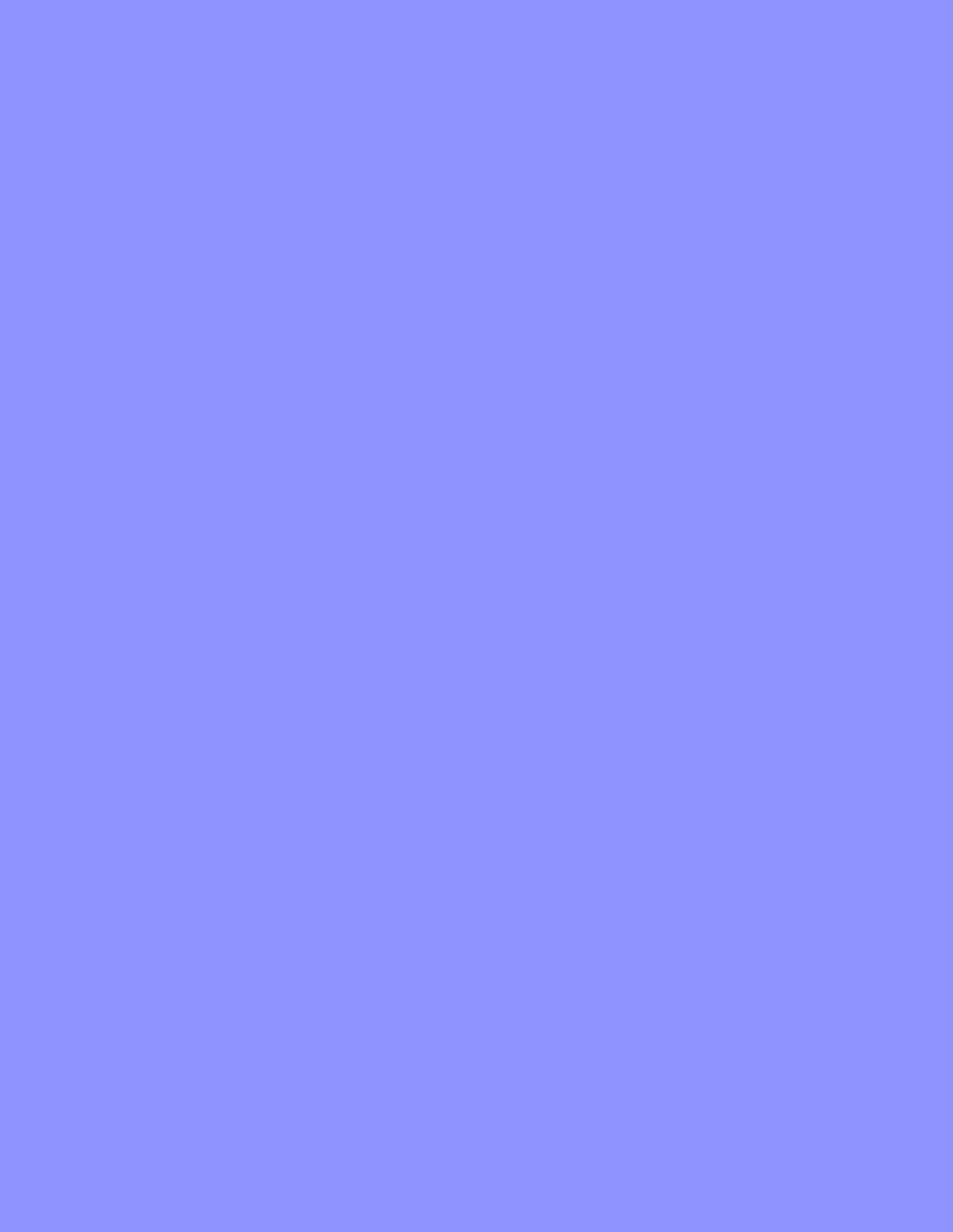| <b>Contents</b> | 04 | <b>Executive Summary</b> |  |
|-----------------|----|--------------------------|--|
|                 | 06 | $1$ – Desirability       |  |
|                 | 10 | $2$ – Suitability        |  |
|                 | 13 | $3$ – Investability      |  |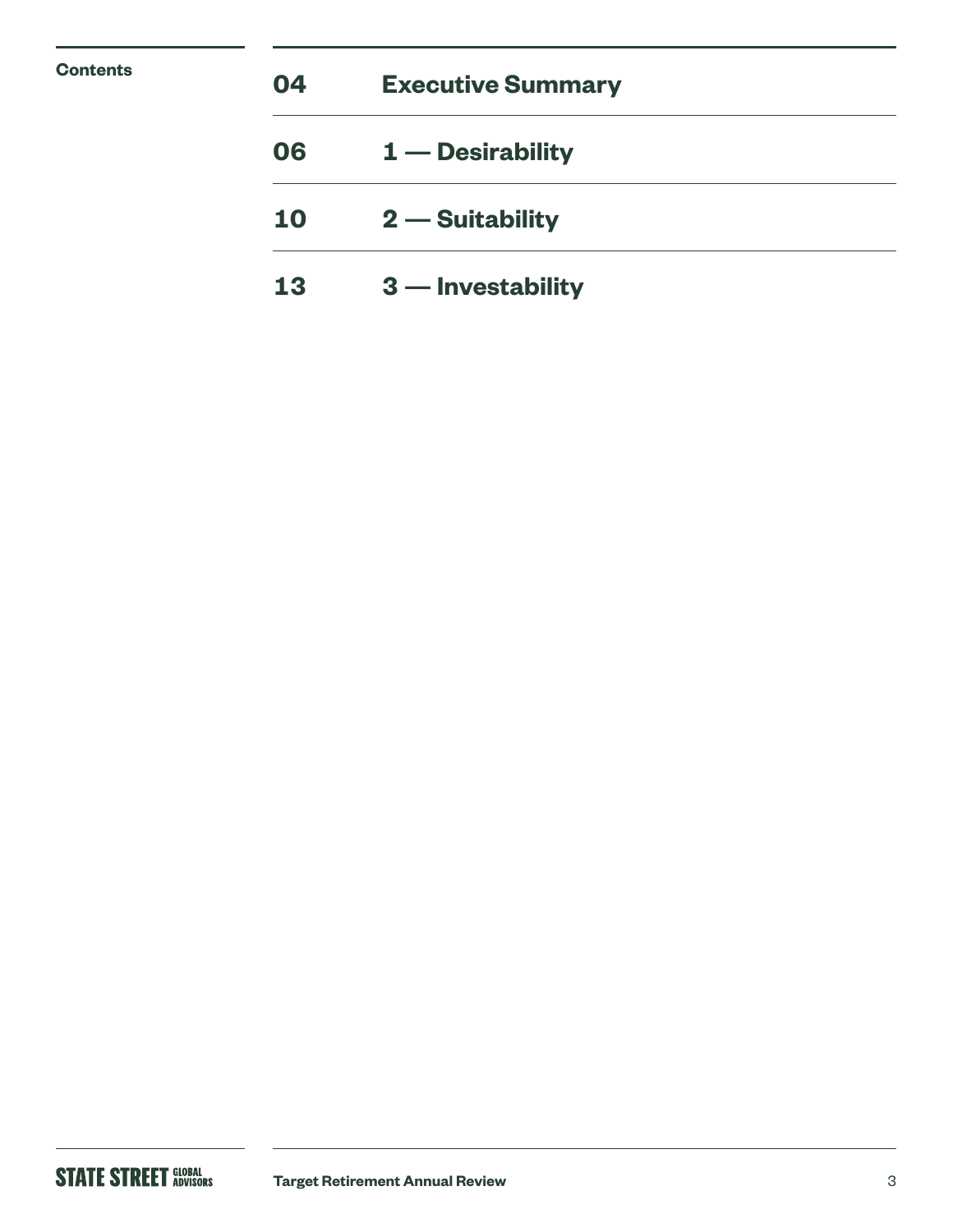# Executive Summary

Each year, State Street Global Advisors conducts a comprehensive review of its target retirement strategies. The annual review process is driven by the Defined Contribution Investment Group (DCIG), which blends asset allocation expertise from State Street's Investment Solutions Group with defined contribution (DC) market insights from the Global Defined Contribution team. The review follows a consistent and transparent framework to reassess the capital market expectations and demographic assumptions that underpin the glidepath, while also evaluating new asset classes and investment themes for inclusion in the investor portfolios. The process is grounded in three key criteria: **desirability**, **suitability**1 and **investability**.

Our process continues to be guided by the goal of improving outcomes for participants in light of compressed long-term capital market expectations. Rather than introduce changes that would materially change the risk profile of the strategy, our 2020 review sought to re-examine the efficiency of the existing portfolio in the context of participants' evolving investment objectives. Inflation is a key risk that must be addressed for savers — especially those entering retirement — but explicit allocations to inflation-sensitive asset classes may come at the expense of long-term expected returns.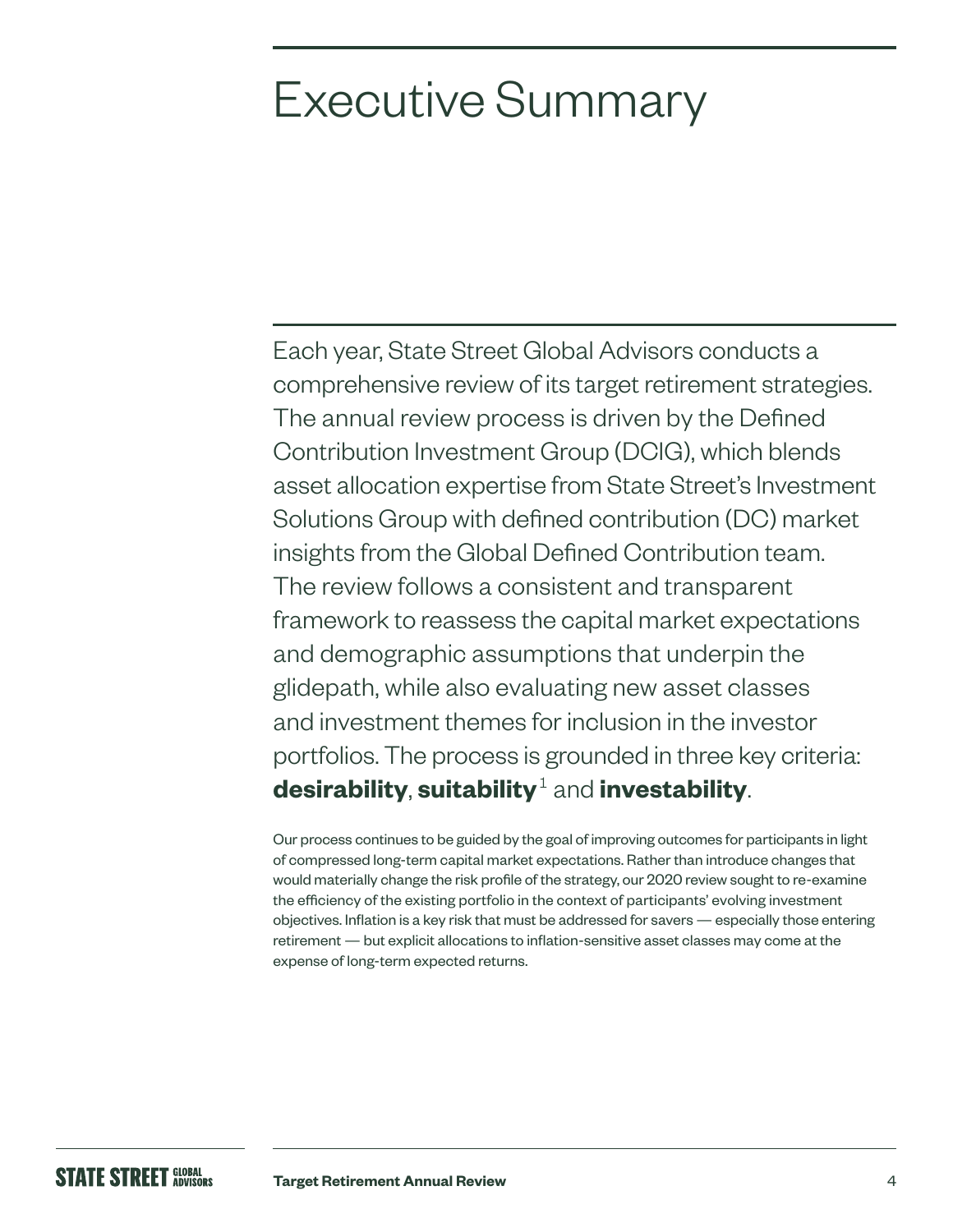The coming year poses a unique set of changes, as we will merge our 2015 Fund with the Target Retirement Income Fund and open the 2065 Fund for the next generation of retirement savers. Concurrent with these changing vintages, we plan to implement three enhancements to the glidepath that balance key risks participants face by fine-tuning our inflation protection allocation and improving return expectations for younger participants.

- **1 Focus on Wealth Accumulation and Protection Where and When It's Needed Most** To do this, we will be replacing commodities with additional international equity exposure (MSCI ACWI ex US IMI Index) early in the glidepath and then will re-establish commodities starting at age 60. The intended benefits of this approach are to:
- Increase global diversification for younger participants (42.5% of total equity) while providing higher expected returns in wealth accumulation years
- Provide more inflation-sensitive asset class exposure through commodities to participants at age 60 to reduce volatility via increased home bias (international equity will make up 40% of the equity allocation for participants entering retirement, unchanged from the current glidepath weight)
- Retain the diversification benefits of long government bond exposure for younger participants

#### **2 Review Portfolio Efficiency, Lower Expected Risk**

Here, we look to remove broad-based US TIPS exposure and reallocate to intermediate TIPS, with the intended benefits being to:

- Provide a comparable long-term return expectation and lower expected risk, with the additional benefit of a higher historical correlation to the Consumer Price Index (CPI), an aggregate measure of consumer goods and services commonly used for identifying periods of inflation or deflation
- Reduce interest rate risk

#### **3 Increase Strategic Diversification in Pursuit of Returns**

Finally, we plan to replace the FTSE EPRA NAREIT Developed Liquid Index with the FTSE EPRA NAREIT Developed Index with the intention to gain:

- Diversification through broader exposure to the REIT universe, including smaller market cap exposures
- An opportunity for increased returns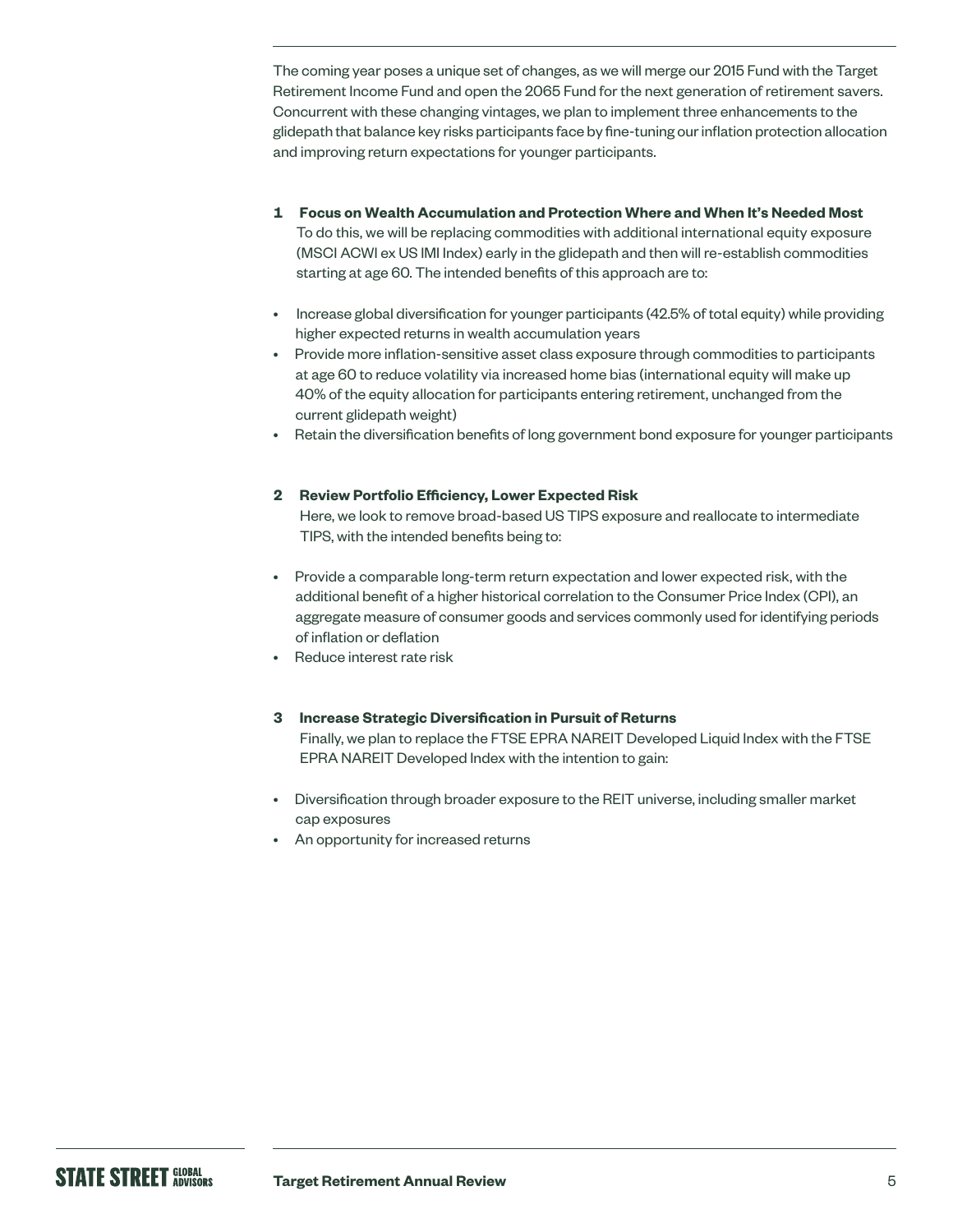# **Desirability**

1

### Would enacting these changes to the glidepath be expected to improve participant outcomes?

While wealth accumulation is not the only investment objective that participants must consider, it takes on added significance for younger investors. Inflationary risks, on the other hand, are outsized for participants with higher accumulated savings entering retirement. Equity returns have historically comfortably outpaced the rate of inflation, suggesting that a high allocation to equities not only provides the highest expected returns to maximize wealth accumulation, it also effectively addresses inflation risk for participants with long time horizons. With this in mind, the State Street glidepath does not establish an explicit allocation to inflation-sensitive asset classes (REITs and TIPS) until 10 to 15 years prior to retirement. Real estate investment trusts (REITs) offer inflation-hedging characteristics, but a lower long-term return expectation than traditional equities. TIPS, similarly, provide reliable inflation protection but generally offer lower yields than equivalent nominal bonds.

A third inflation-sensitive asset class, commodities, has historically been the lone exception to this rule. Commodities were added to our Target Retirement strategies in 2012, established at a 3.5% static allocation throughout the glidepath. For older participants, the rationale for holding commodities is clear — risk reduction and high sensitivity ("beta") to inflation — but there were multiple advantages to holding the asset class in our longer-dated vintages at the time that may be less apparent today.

Commodities offer diversification benefits in an equity-heavy portfolio while providing comparable (albeit slightly lower) long-term return expectations. In 2011, SSGA's long-term return forecast for commodities was 6.0%, complementing a robust 7.2% for global equities (7.0% for US and 7.3% for international — see Figure 1). Today, return expectations for US equities and commodities have compressed significantly. Further compounding matters, historically low interest rates suggest muted long-term returns for fixed-income asset classes, most notably longer-duration bonds. International equity (ACWI ex US) forecasts are more stable, largely driven by an improvement in expectations for emerging markets. In short, compressed return expectations are mostly attributable to US stocks, bonds and commodities.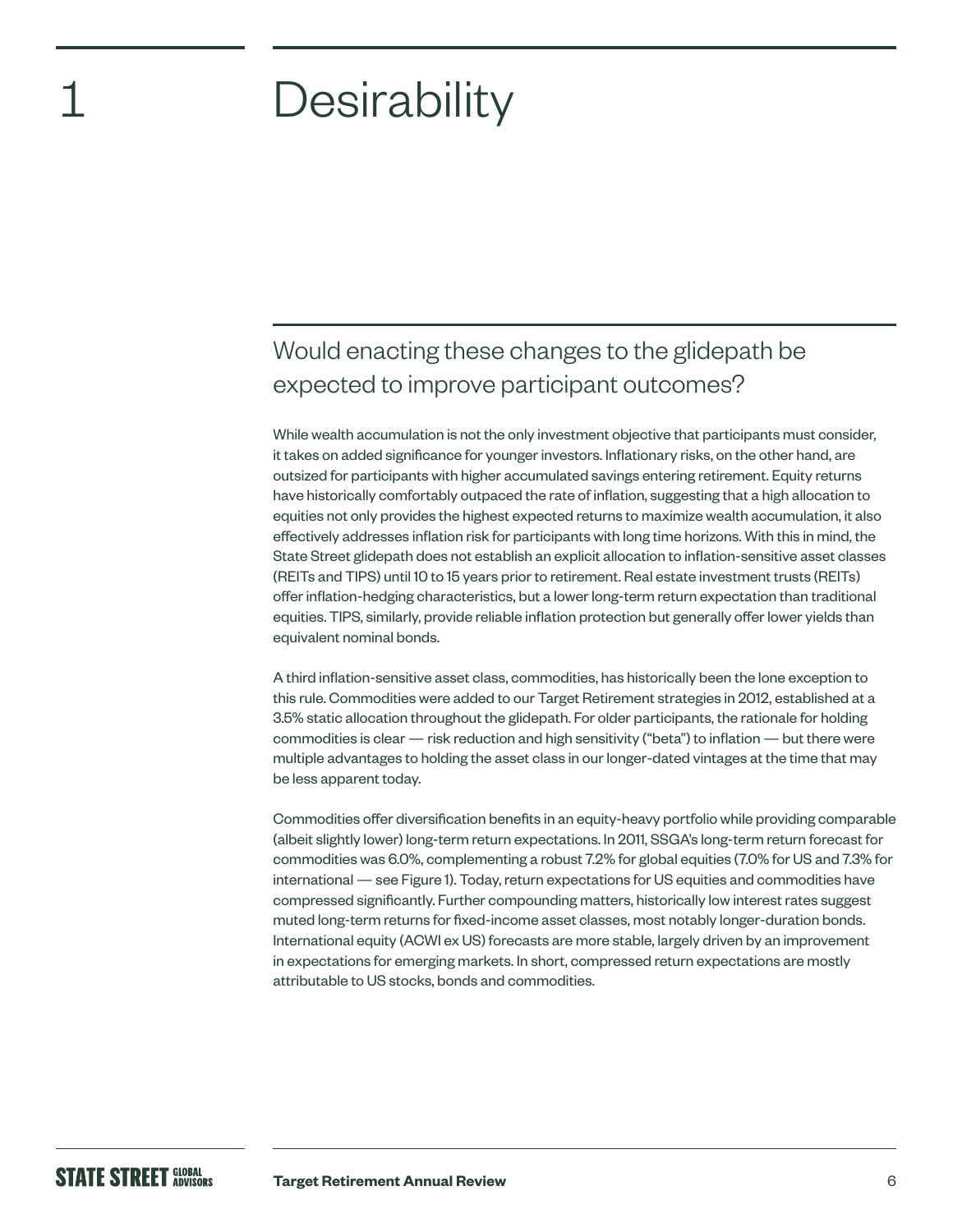#### Figure 1

**Return Expectations Have Compressed Across Most (But Not All) Major Asset Classes**

|                               | September 2011<br>Forecast (%) | September 2019<br>Forecast (%) | <b>Difference</b><br>(bps) |
|-------------------------------|--------------------------------|--------------------------------|----------------------------|
| US Large-Cap Equities         | 7.0                            | 6.2                            | $-80$                      |
| US Bonds                      | 3.5                            | 2.2                            | $-130$                     |
| Commodities                   | 6.0                            | 5.5                            | $-50$                      |
| ACWI ex US                    | 7.3                            | 7.5                            | $+20$                      |
| <b>State Street 2050 Fund</b> | 6.8                            | 6.2                            | $-60$                      |

Source: State Street Global Advisors Investment Solutions Group long-term risk and return forecasts as of September 30, 2011, and September 30, 2019. Asset class comparison does not include forecasted size premium (small-cap exposures).

What does this all mean? The same asset allocation mix will no longer provide the same level of expected income replacement for participants entering the workforce today. We seek to improve expected returns of the earlier dated portfolios by reallocating the 3.5% allocation from commodities to equities. Equities have served as a strong long-term hedge for inflation, so the need for a dedicated inflation-hedging asset class is not as pressing for these younger participants.

Maximizing return for younger participants is a step that we believe makes sense given the headwinds facing retirement savers, but the obvious trade-off is that these improved returns may come at the expense of portfolio efficiency. To aid our case, there is growing evidence that the diversification provided by commodities relative to other growth assets may not be as meaningful as in the past. Following the global financial crisis, commodities have shown a persistently higher correlation to equities than historical averages. One logical explanation for this is that commodities have become a popular asset class in asset allocation portfolios and are generally more widely used today than 15 to 20 years ago. Our strategy is already unique in the level of downside protection provided for younger participants through our use of US long government bonds, which have historically outperformed in periods of equity market stress. The consistent historical efficacy of long bonds as a diversifier leads us to allocate away from commodities rather than from fixed income in order to improve returns.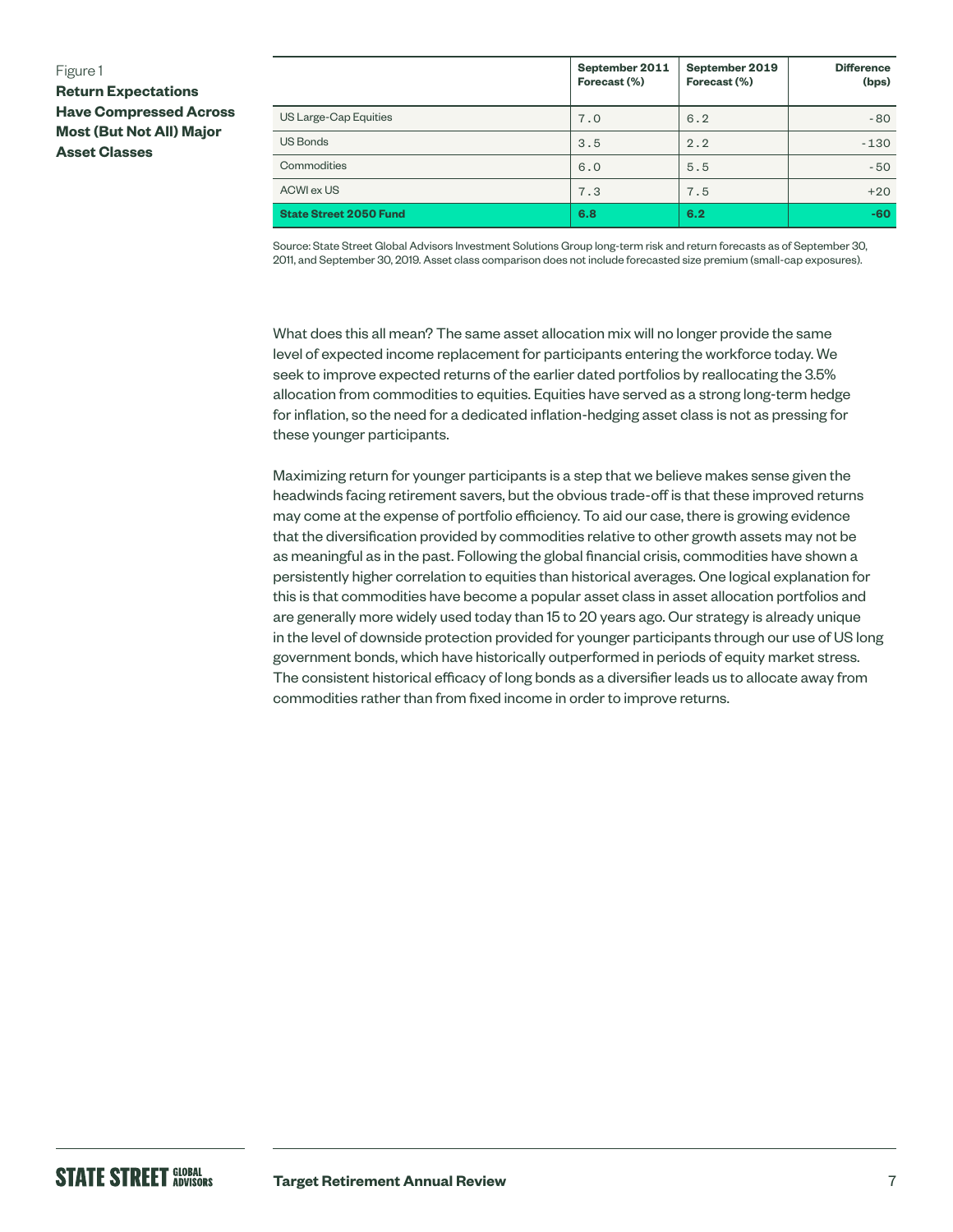#### Figure 2

#### **Commodity Correlation to Growth Assets Has Increased Over Time**

Reflects 36-Month Correlation with Stocks and Bonds



Source: State Street Global Advisors, FactSet as of September 30, 2019. Measures Bloomberg Roll Select Commodity Index rolling 36-month correlation to the S&P 500 and Bloomberg Barclays US Aggregate Bond Index.

> After establishing the appropriate asset class to reduce, the next question is how to best maximize the improvement in expected return within our equity allocation. As Figure 1 details, return expectations from international stocks are higher today than for US equities. In order to maximize growth for participants with long time horizons, and consistent with our desire to provide broad global diversification, we will allocate the commodity exposure to non-US equities. This moves our allocation closer to a global market-cap weighted portfolio (market cap weights are currently 55% US/45% non-US), starting at 57.5% US and 42.5% non-US. This relatively modest increase from 40% non-US to 42.5% limits the point in time risk of a significant shift in geographic allocation, and adds eight basis points to the expected return for younger participants, an \$8,000 increase in forecasted median wealth accumulation at age 65 based on current assumptions.<sup>2</sup>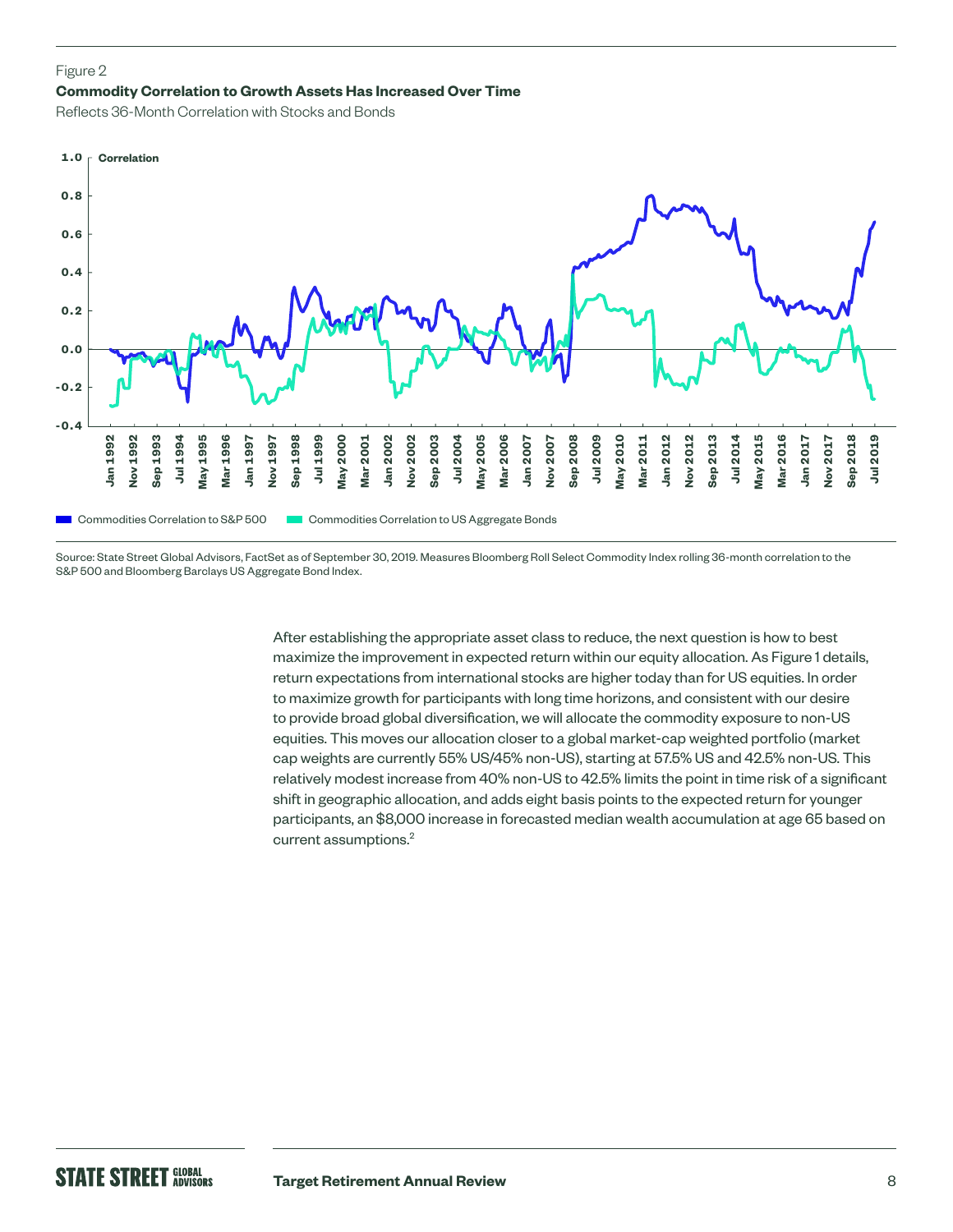Reflective of our focus on thoughtfully balancing key risks, re-establishing our commodities exposure at age 60 ensures that inflation remains meaningfully addressed for retirees and near retirees. Pushing back the establishment of our allocation to inflation protection improves expected returns during key wealth accumulation years, but also provides an opportunity to improve the efficacy of the allocation. Specifically, intermediate TIPS provide a long-term return expectation comparable to broad TIPS and offer lower expected risk, with the additional benefit of a higher historical correlation to CPI. Prior to these enhancements, our glidepath established exposure to broad TIPS beginning at age 50 before transitioning to intermediate TIPS into retirement (landing at 18%) in order to manage interest rate risk. By removing the allocation to broad TIPS, we move the starting point of the allocation to age 55 — improving expected returns — and provide a more efficient means of inflation protection while remaining mindful of the interest rate risk that retirees face. The overall allocation to inflation-sensitive asset classes in retirement remains unchanged.

|                                  | <b>Broad</b><br><b>TIPS</b> | <b>Intermediate</b><br><b>TIPS</b> |
|----------------------------------|-----------------------------|------------------------------------|
| Long-Term Return Forecast        | 2.2                         | 2.3                                |
| Long-Term Risk Forecast          | 6.5                         | 5.1                                |
| Yield to Worst (%)               | 1.89                        | 1.80                               |
| Option Adjusted Duration (Years) | 8.3                         | 5.19                               |
| Historical Correlation to CPI    | 0.13                        | 0.26                               |

Source: SSGA, FactSet as of September 30, 2019. Correlation to CPI data reflects quarterly returns for calendar years from 2002 to 2018. Indexes represented are Bloomberg Barclays US Government Inflation Linked Bond Index and Bloomberg Barclays US Treasury Inflation Protected Notes (1-10 Year) Index. Risk and return forecast based on long-term risk/return forecasts from State Street's Investment Solutions Group as of September 30, 2019.

#### Figure 3

**Intermediate TIPS Offer More Efficient Means of Inflation Protection**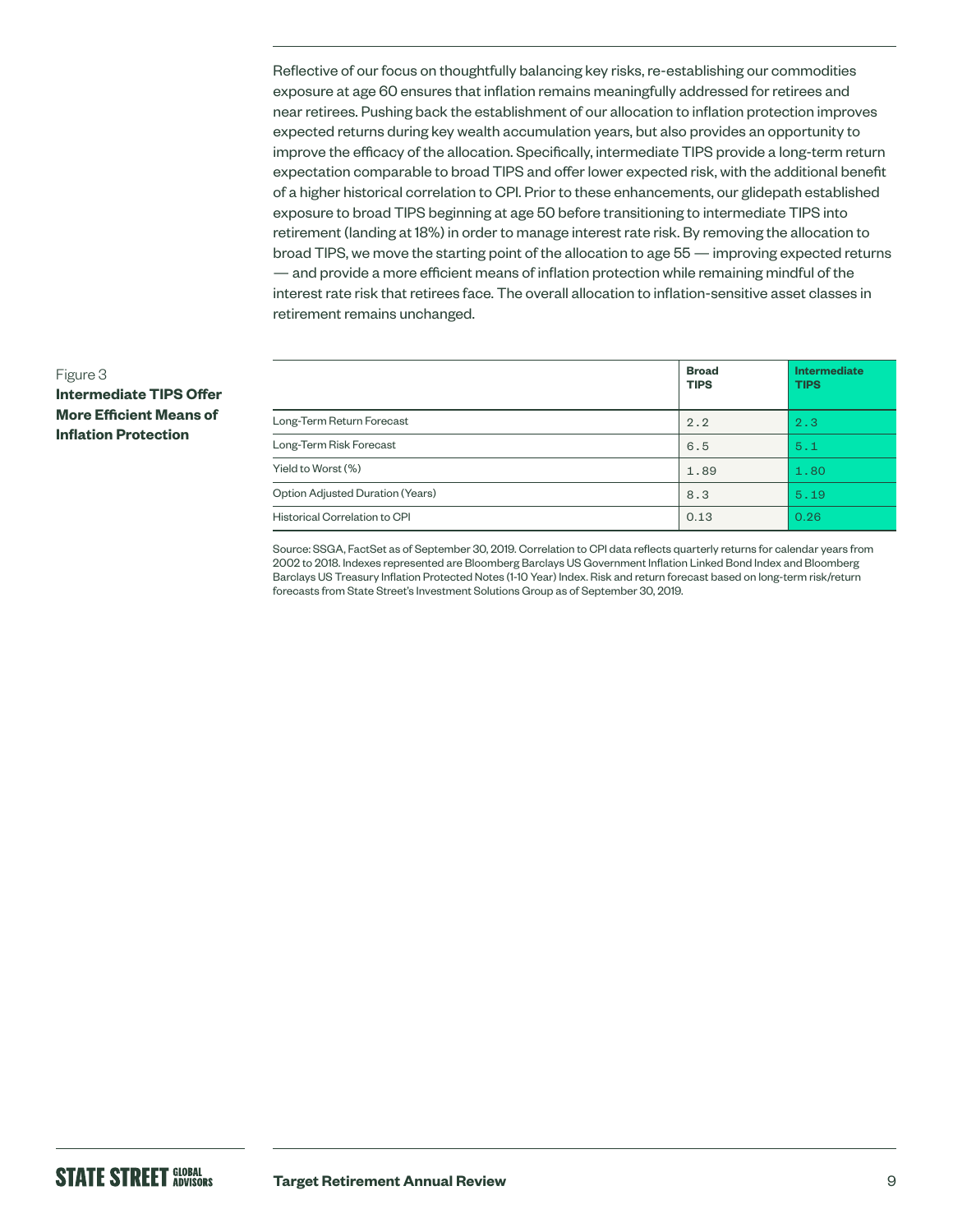# **Suitability**

### Are the investment decisions under consideration suitable for all DC investors?

Increasing expected return is a key step toward improving outcomes, but in order to be suitable for DC participants this must be achieved in concert with careful consideration of the key risks that participants face. As participants age, wealth accumulation is surpassed in importance by concerns about market volatility and inflationary risks, in addition to the risk of running out of money in retirement. The glidepath continues to evolve as participants approach retirement in accordance with these objectives.

International equities are generally more volatile for US investors, largely because of a mix of emerging markets and foreign currency exposure. The level of currency volatility associated with an allocation to non-US equities may not be suitable for participants with shorter time horizons. As such, as we re-establish our commodities exposure at age 60 the allocation to international equities is concurrently reduced, landing at 40% of total equity at retirement — unchanged from the current glidepath.

In addition to managing for market volatility, the need to protect the purchasing power of accumulated assets is crucial. The first step in accounting for unexpected inflation risk is to provide a meaningful allocation to inflation-managing asset classes. TIPS are an obvious place to begin, but a strategy that focuses too heavily on TIPS won't accomplish our objective in the most effective manner or enable us to maximize growth. Our approach instead is to complement our IntermediateTIPS allocation with commodities and REITs, which can offer inflation management benefits at different points of the economic cycle along with higher long-term return expectations. This allows State Street to meaningfully address inflation risk within the context of the other key risks that older participants are facing — accumulation, volatility and longevity — rather than viewing the problem in isolation.

Reflecting these most recent enhancements, the glidepath will begin to establish exposure to REITs and Intermediate TIPS beginning at age 55. As participants near retirement and balances grow, allocating to commodities beginning at age 60 helps protect and preserve purchasing power while acting as a diversifier to the broader portfolio. This approach allows an investor to improve expected returns in the inflation-hedging portfolio (vs. TIPS only) and reduce the allocation to broader equities. In establishing a 3.5% allocation to commodities, we look to maintain a reasonable return expectation while placing greater value on its inflation-hedging characteristics. A relatively small allocation to commodities can still be effective in hedging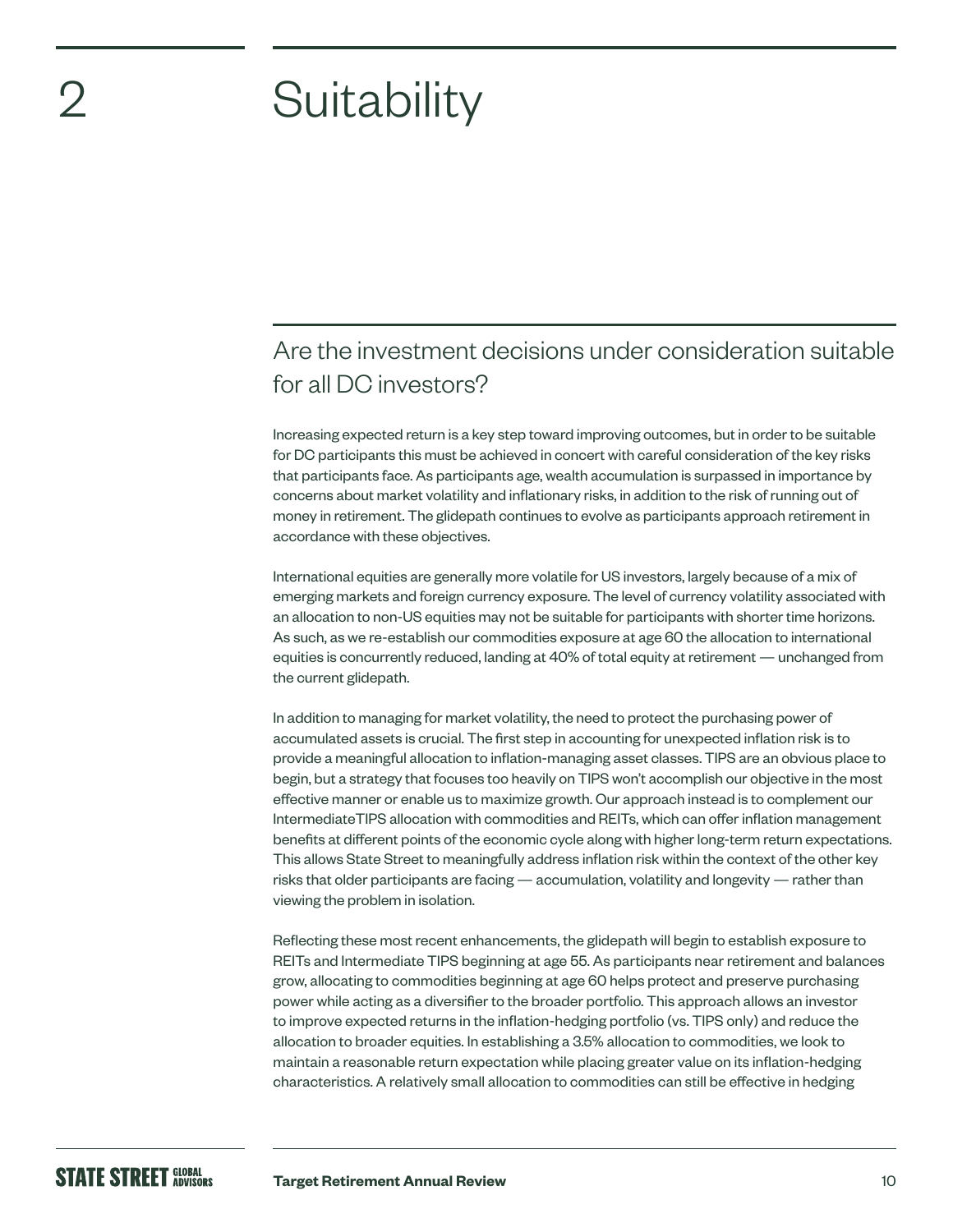against inflation because of the high beta-to-inflation (e.g., sensitivity to high or unexpected inflationary environments) that commodities have historically exhibited (see Figure 5). Because a modest allocation can have such an outsized influence on the inflation sensitivity of the portfolio, we are able to scale into the allocation over a relatively short time frame (five years). The result is a portfolio that seeks to maximize wealth accumulation for the longest possible period, without sacrificing the meaningful level of inflation protection (26.5% of the income fund — unchanged from previous levels) for retirees.



Source: State Street Global Advisors, FactSet as of September 30, 2019. Updated annually as CPI data becomes available. Asset classes are represented by the following due to availability of index data, and dates have been listed where multiple indices were used to attain the full time horizon: Stocks: S&P 500 Index; bonds: Bloomberg Barclays US Aggregate Bond Index (1976–2018) and Bloomberg Barclays US Corporate/Credit Index (1973–1975); SSGA inflation-sensitive assets: 19% FTSE EPRA NAREIT Developed Index, 13% Bloomberg Roll Select Commodity Index (1992–2018) and S&P GSCI TR (1973–1991) and 68% Bloomberg Barclays US TIPS Index; US TIPS: Bloomberg Barclays US TIPS Index; and US inflation: CPI-U. Based on annual calendar year returns with quarterly data. Past performance is not a guarantee of future results. Index returns do reflect capital gains and losses, income and the reinvestment of dividends. Performance calculated in USD. Global REIT (1973–1988) and US TIPS (1973–1998) returns prior to inception of each index are simulated by the index provider. Data is provided since 1973 because of index data availability. Pre-inception index performance shown above is back tested performance and is not a guarantee of past or future results.



Source: State Street Global Advisors, Morningstar as of September 30, 2019. Data reflects monthly returns from January 1, 2000, through September 30, 2019. The formula for calculating beta is the covariance of the return of an asset with the return of the benchmark divided by the variance of the return of the benchmark over a certain period.

#### Figure 4 **Value Added from a Diversified Approach to Inflation Protection** Real Asset Class Returns

from 1973 to 2018



US TIPS (Real)

#### Figure 5

#### **Commodities Offer Higher Inflation Beta and Correlation to CPI**

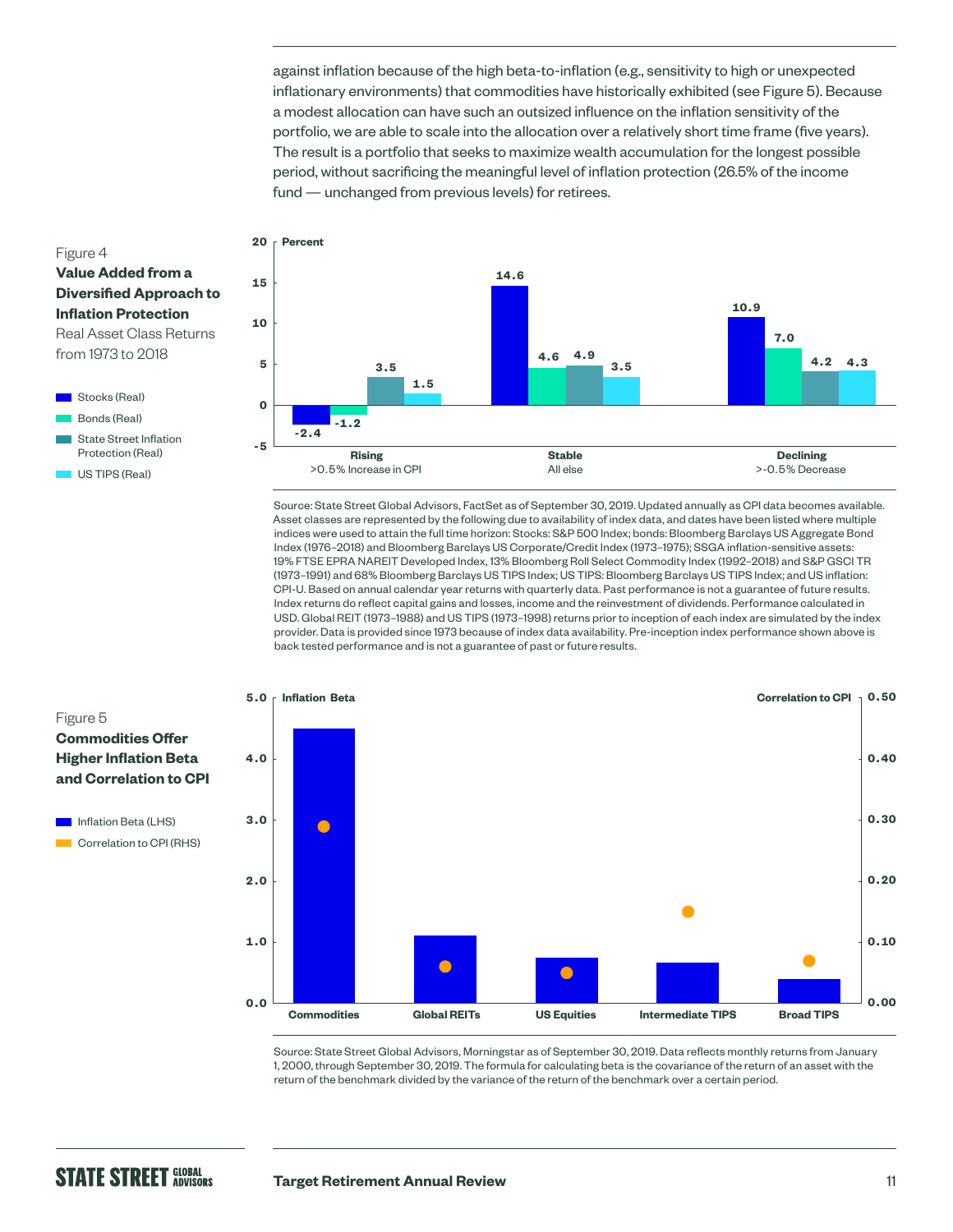# 3

# Investability

### Can we implement these investment themes efficiently?

Just because no new asset classes were considered for inclusion does not exclude investability as a key factor in offering a thoughtful glidepath design. Consistent with our desire to optimize our inflation protection allocation, we will change the benchmark of our global REIT allocation. Given the progress of the sector and the improved liquidity profile, we are broadening exposure from the FTSE EPRA NAREIT Developed Liquid Index to the FTSE EPRA NAREIT Developed Index. A decade ago, listed real estate in general was less mature as an asset class. The FTSE EPRA NAREIT Developed Liquid benchmark was created in 2007 in response to the less liquid nature of listed real estate at the time. The market capitalization of the FTSE EPRA NAREIT Global Index has since grown from \$403 billion to more than \$1.7 trillion over the past 10 years. Over that same time frame, listed real estate registered funds have seen AUM growth of more than 300% and the number of registered products has more than doubled. The cumulative flows into these funds has exceeded \$123 billion. The sector has continued to expand, and as result of the progression, real estate was promoted to its own sector in the Global Industry Classification Standard (GICS) in 2016. Increased visibility leads to a better understanding of the asset class, which could result in increased demand, and more demand leads to improved liquidity and reduced volatility, mitigating the need for an explicitly liquid index exposure. As such, we plan to implement this change in order to provide broader exposure to the sector and to potentially improve returns (the broad developed benchmark has outperformed by 33 bps annually over the last five years) via exposure to smaller capitalization securities.

|                                               | <b>FTSE EPRA</b><br><b>NAREIT</b><br><b>Developed Liquid</b><br>Index | <b>FTSE EPRA</b><br><b>NAREIT</b><br><b>Developed</b><br><b>Index</b> |
|-----------------------------------------------|-----------------------------------------------------------------------|-----------------------------------------------------------------------|
| Number of Securities                          | 175                                                                   | 336                                                                   |
| Total Market Cap (\$MM)                       | 1,529,596                                                             | 1,876,303                                                             |
| Weighted Average Market Capitalization (\$MM) | 17,927                                                                | 15,493                                                                |
| 3-Year Volatility (%)                         | 3.6                                                                   | 3.7                                                                   |
| Historical Correlation to CPI                 | 10.2                                                                  | 10.1                                                                  |

Source: FactSet, State Street Global Advisors, FTSE Russell, as of September 30, 2019.

Figure 6

**Benchmarks**

**Characteristics of REIT**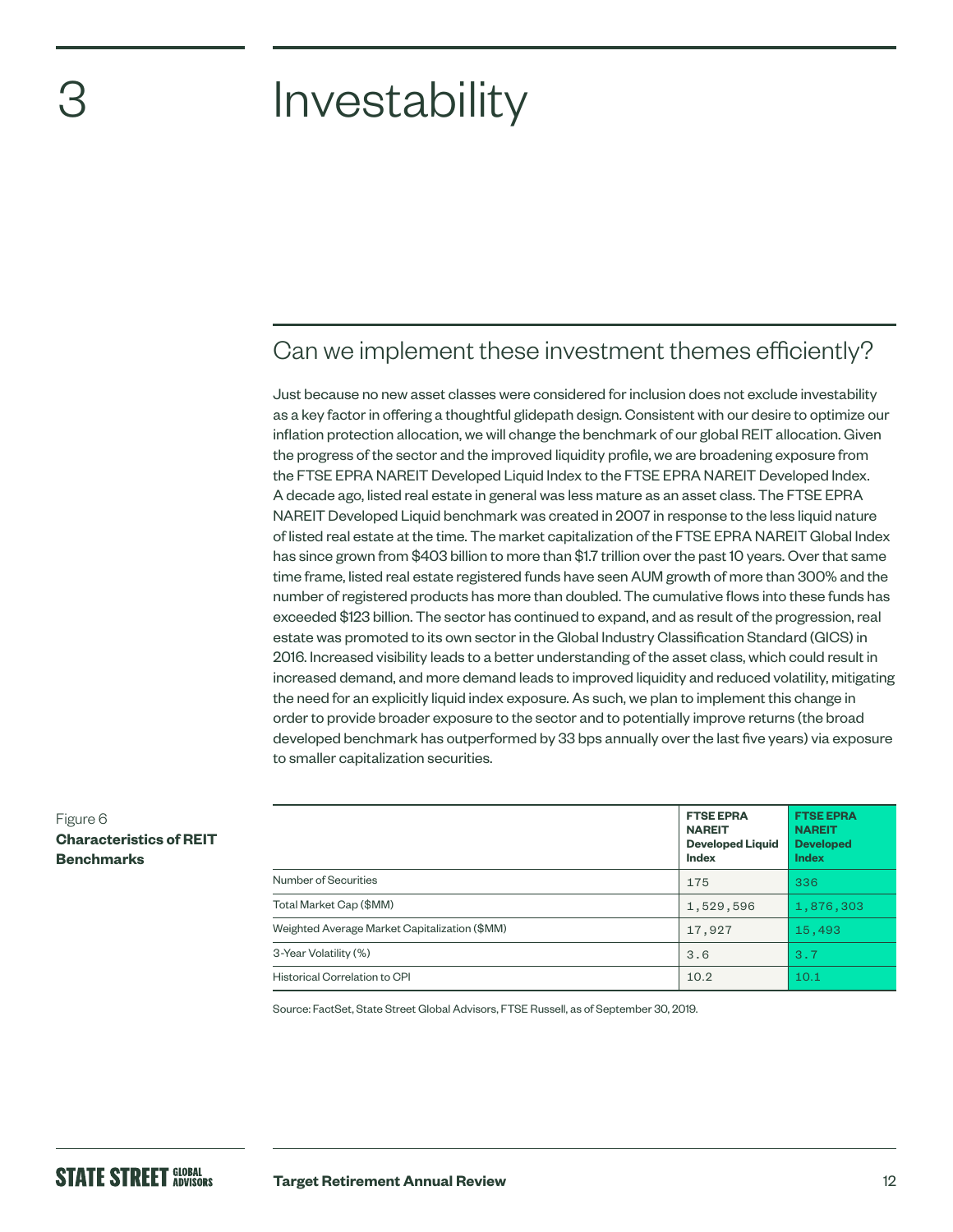#### **In Closing**

In keeping with the opening (2065 Fund) and closing (2015 Fund) of our target retirement vintages, our strategy is designed to evolve in the service of helping participants achieve retirement readiness. Changes do not need to be drastic to be additive, and by virtue of the broad building blocks at our disposal we are able to tweak the asset class exposures in order to deliver more appropriate risk and return expectations for participants at each stage of the life cycle.

#### Figure 7

**Evolving a Glidepath that Balances Long-Term Returns and Key Risks** A Highlight of Enhancements

- **A** Commodities replaced by equities early in glidepath to improve expected returns
- **B** 42.5% of total equity exposure in International equities due to higher long-term return expectations
- **C** International equity reduced to 40% to manage volatility (unchanged from current glidepath)
- **D** Broad TIPS removed. Intermediate TIPS established at age 55.
- **E** Commodities established at 60 for inflation sensitivity and diversification
- **F** 5 Years After Retirement (Income Strategy)



Source: State Street Target Retirement Strategies strategic asset allocation roll-down schedule effective close of business June 30, 2019. The information contained above is for illustrative purposes only. Diversification does not ensure a profit or guarantee against loss. Assumptions and forecasts used by State Street Global Advisors in developing the target date funds asset allocation glidepath may not be in line with future capital market returns and participant savings activities, which could result in losses near, at or after the target date year or could result in the target date fund not providing adequate income at and through retirement. Please see disclosures for important risk disclosures.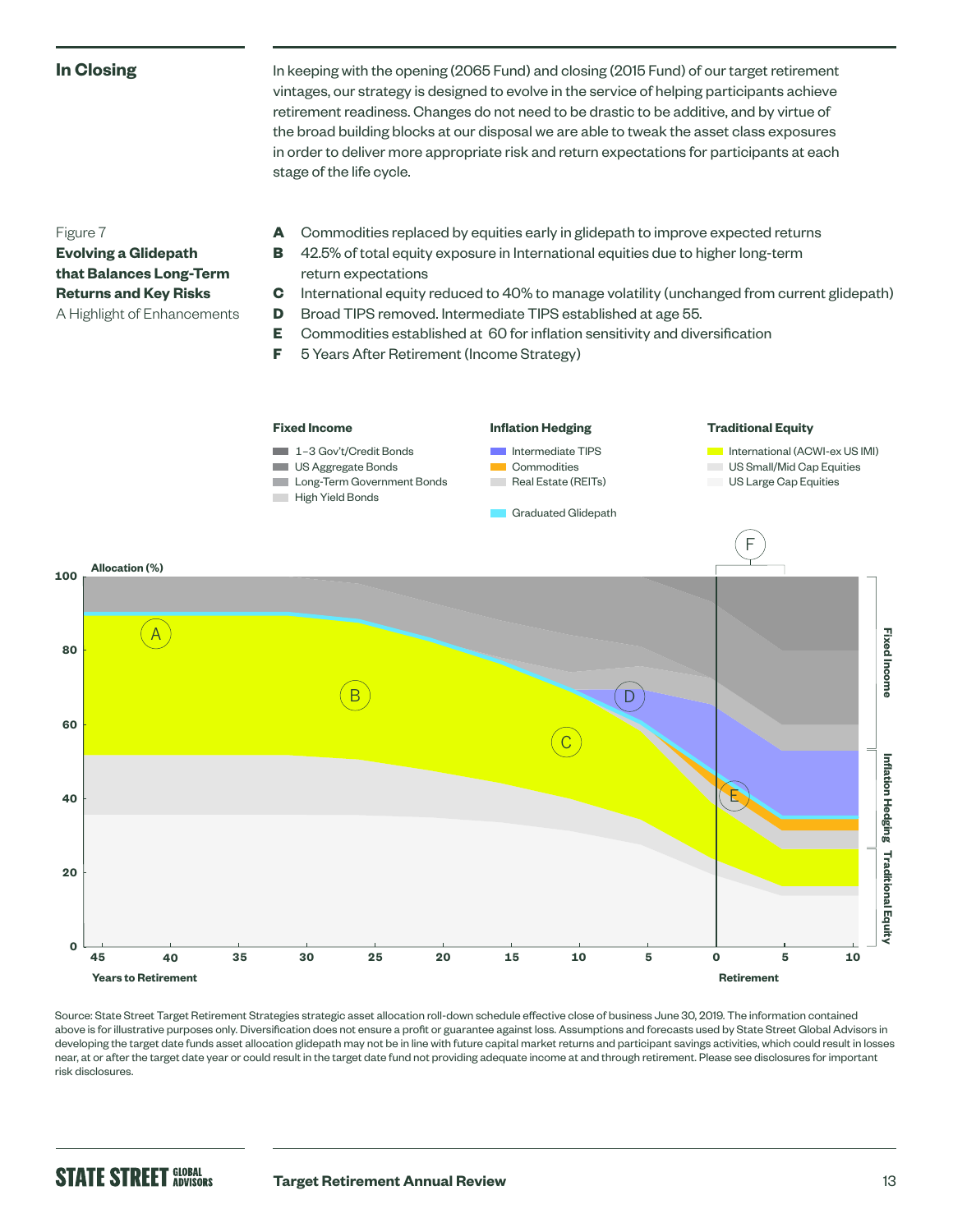- **Endnotes** 1 When analyzing whether any investment is suitable for an individual, the individual's investment profile must be considered.
	- 2 Assumes participant enters the workforce at age 21 with a \$30,000 starting annual salary, 2.5% annual wage growth (\$88,914 salary at age 65) and 11% contributions (including employer match) throughout the participant's career. Modeling based on long-term risk and return forecasts from State Street Investment Solutions Group as of June 30, 2019. Actual returns may vary.